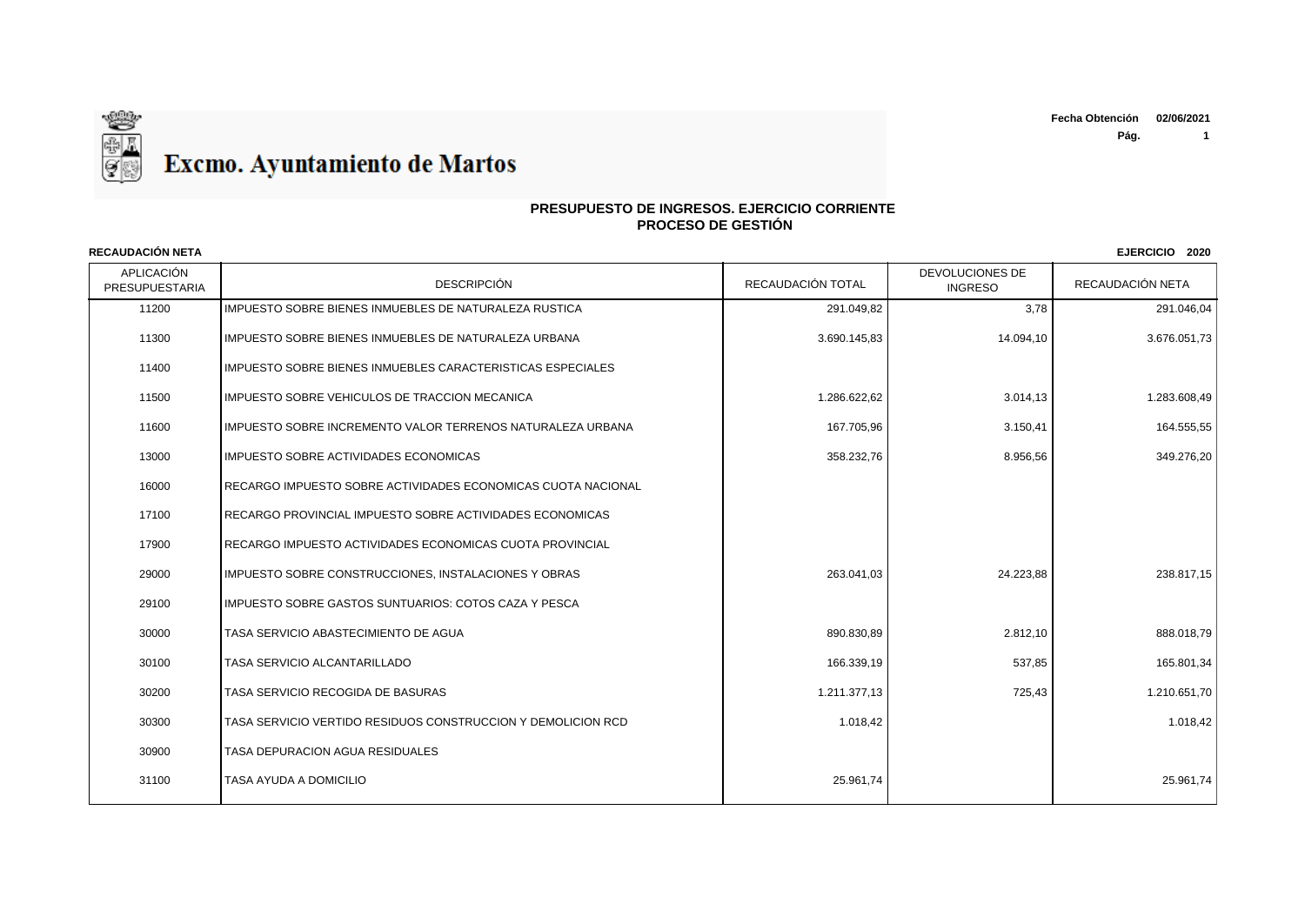

| <b>RECAUDACIÓN NETA</b><br>EJERCICIO 2020 |                                                             |                   |                                   |                  |
|-------------------------------------------|-------------------------------------------------------------|-------------------|-----------------------------------|------------------|
| <b>APLICACIÓN</b><br>PRESUPUESTARIA       | <b>DESCRIPCIÓN</b>                                          | RECAUDACIÓN TOTAL | DEVOLUCIONES DE<br><b>INGRESO</b> | RECAUDACIÓN NETA |
| 31101                                     | TASA UNIDAD ESTANCIA DIURNA CON TERAPIA OCUPACIONAL LA PEÑA | 11.059,30         |                                   | 11.059,30        |
| 31102                                     | TASA ALBERGUE TEMPORERO INMIGRANTES                         |                   |                                   |                  |
| 31103                                     | TASA CENTRO UNIDAD RESIDENCIAL TERAPIA OCUPACIONAL          |                   |                                   |                  |
| 31200                                     | TASA POR SERVICIO DE ESCUELA INFANTIL                       | 33.403,38         | 63,41                             | 33.339,97        |
| 31202                                     | TASA CENTRO ATENCION HIJOS TRABAJADORES TEMPOREROS          |                   |                                   |                  |
| 31300                                     | TASA PISCINA E INSTALACIONES DEPORTIVAS                     | 46.531,52         | 60,00                             | 46.471,52        |
| 31900                                     | TASA POR SERVICIO DE CEMENTERIO MUNICIPAL                   | 9.794,20          | 7.146,02                          | 2.648,18         |
| 31901                                     | <b>TASA DE MERCADOS</b>                                     | 11,00             |                                   | 11,00            |
| 31902                                     | TASA ESTACION DE AUTOBUSES                                  | 1.928,07          |                                   | 1.928,07         |
| 31903                                     | TASA EMISORA MUNICIPAL                                      | 10.441,40         |                                   | 10.441,40        |
| 31904                                     | TASA EXTINCION INCENDIOS, PREVENCION RUINAS Y DEMAS         | 14.978,71         |                                   | 14.978,71        |
| 31905                                     | TASA APARCAMIENTO DE CAMIONES                               | 9.480,00          |                                   | 9.480,00         |
| 31906                                     | TASA APARCAMIENTO MERCADO SANTA MARTA                       |                   |                                   |                  |
| 32100                                     | TASA LICENCIAS URBANISTICAS                                 | 146.941,49        | 2.531,46                          | 144.410,03       |
| 32200                                     | I CEDULAS DE HABITABILIDAD Y LICENCIAS DE 1ª OCUPACION      | 37.658,19         | 3.966,41                          | 33.691,78        |
| 32300                                     | TASA POR OTROS SERVICIOS URBANISTICOS                       | 41.623,18         | 5.027,47                          | 36.595,71        |
| 32500                                     | TASA EXPEDICION DOCUMENTOS ADTVOS., UTIL. FOTOCOP. Y FAX.   | 17.447,79         | 54,40                             | 17.393,39        |
|                                           |                                                             |                   |                                   |                  |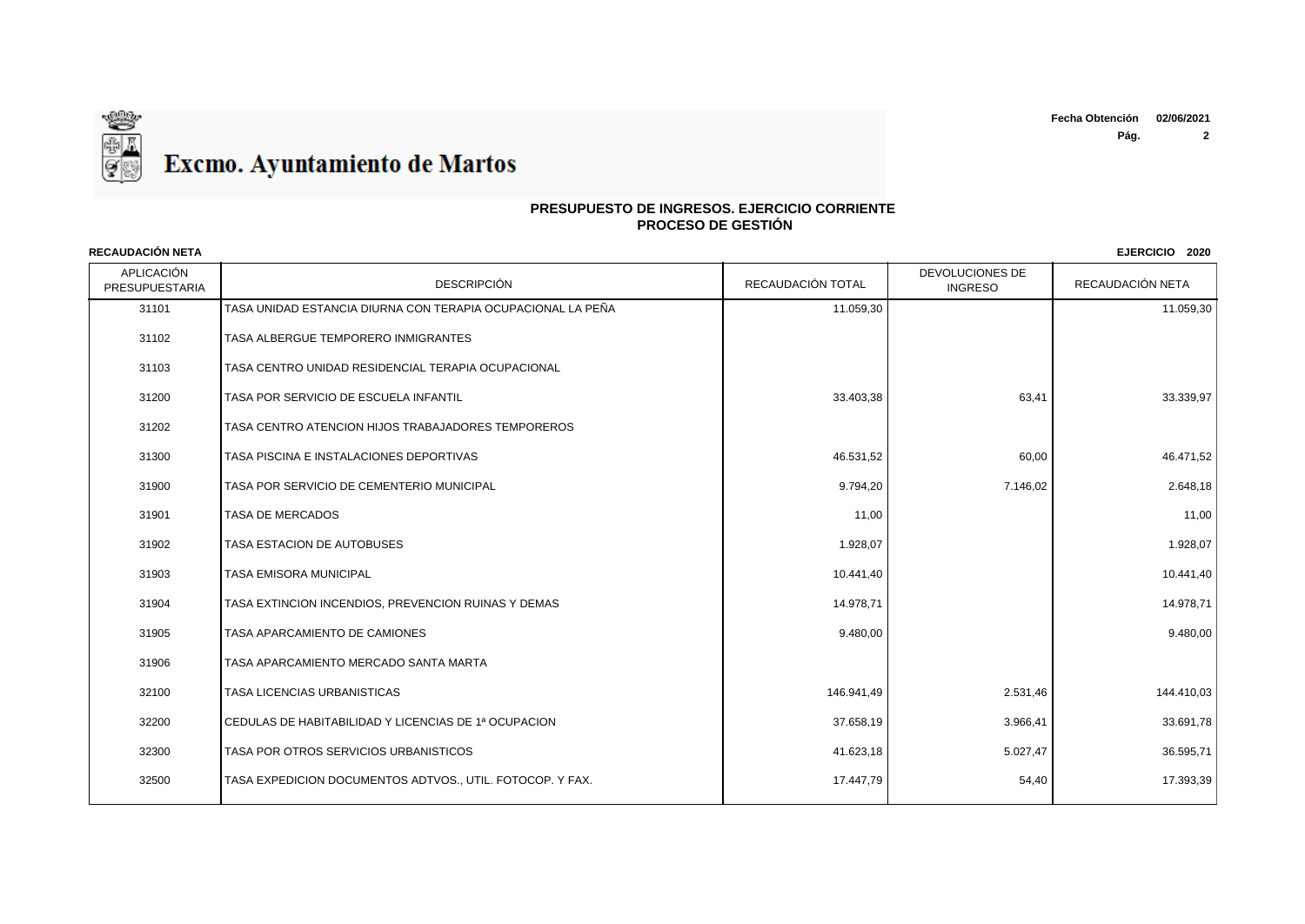

## **PRESUPUESTO DE INGRESOS. EJERCICIO CORRIENTE PROCESO DE GESTIÓN**

APLICACIÓN PRESUPUESTARIA | DESCRIPCIÓN DESCRIPCIÓN | RECAUDACIÓN TOTAL | TINGRESO DEVOLUCIONES DE RECAUDACIÓN NETA **RECAUDACIÓN NETA EJERCICIO 2020** TASA POR RETIRADA DE VEHICULOS DE LA VIA PUBLICA 4.354,50 4.354,50 TASA UTILIZACION ESCUDO MPAL. TASA LICENCIA DE APERTURA ESTABLECIMIENTOS 2.307,73 350,63 1.957,10 TASA LICENCIAS AUTO-TAXIS Y DEMAS VEHICULOS LIGEROS 218,85 218,85 TASA CONTROL PREVIO O POST. INICIO APERTURA ESTABLECIMIENTOS 13.864,00 13.864,00 TASA REGISTRO MUNICIPAL ANIMALES COMPAÑIA TASA ESTACIONAMIENTO LIMITADO 25.606,91 25.606,91 TASA ENTRADA VEHICULOS Y RESERVA VIA PUBLICA 84.154,55 43,09 84.111,46 TASA APROV. ESP. DOM. PUBL. LOCAL EMPRESAS SUMINISTROS 296.359,54 296.359,54 TASA POR APERTURA DE CALAS Y ZANJAS EN LA VIA PUBLICA 76,82 76,82 33500 TASA POR OCUPACION DE LA VIA PUBLICA CON TERRAZAS 8 2.356,40 3.356,40 3.356,40 24.220,31 -15.863,91 TASA POR APROVECHAMIENTO DEL VUELO 1.413,50 1.413,50 COMPENSACION DE TELEFONICA DE ESPAÑA S.A. 47.047,82 47.047,82 TASA OCUPACION SUBSUELO, SUELO DE LA VIA PUBLICA 2.641,48 102,00 2.539,48 TASA KIOSCOS EN VIA PUBLICA 487,26 487,26 33902 TASA PUESTOS. BARRACAS Y DEMAS EN VIA PUBLICA 21.25 AND 21.25 21.447.97 21.447.97 84.00 84.00 21.363.97 TASA MERCANCIAS, ESCOMBROS Y DEMAS EN VIA PUBLICA 4.042,20 4.042,20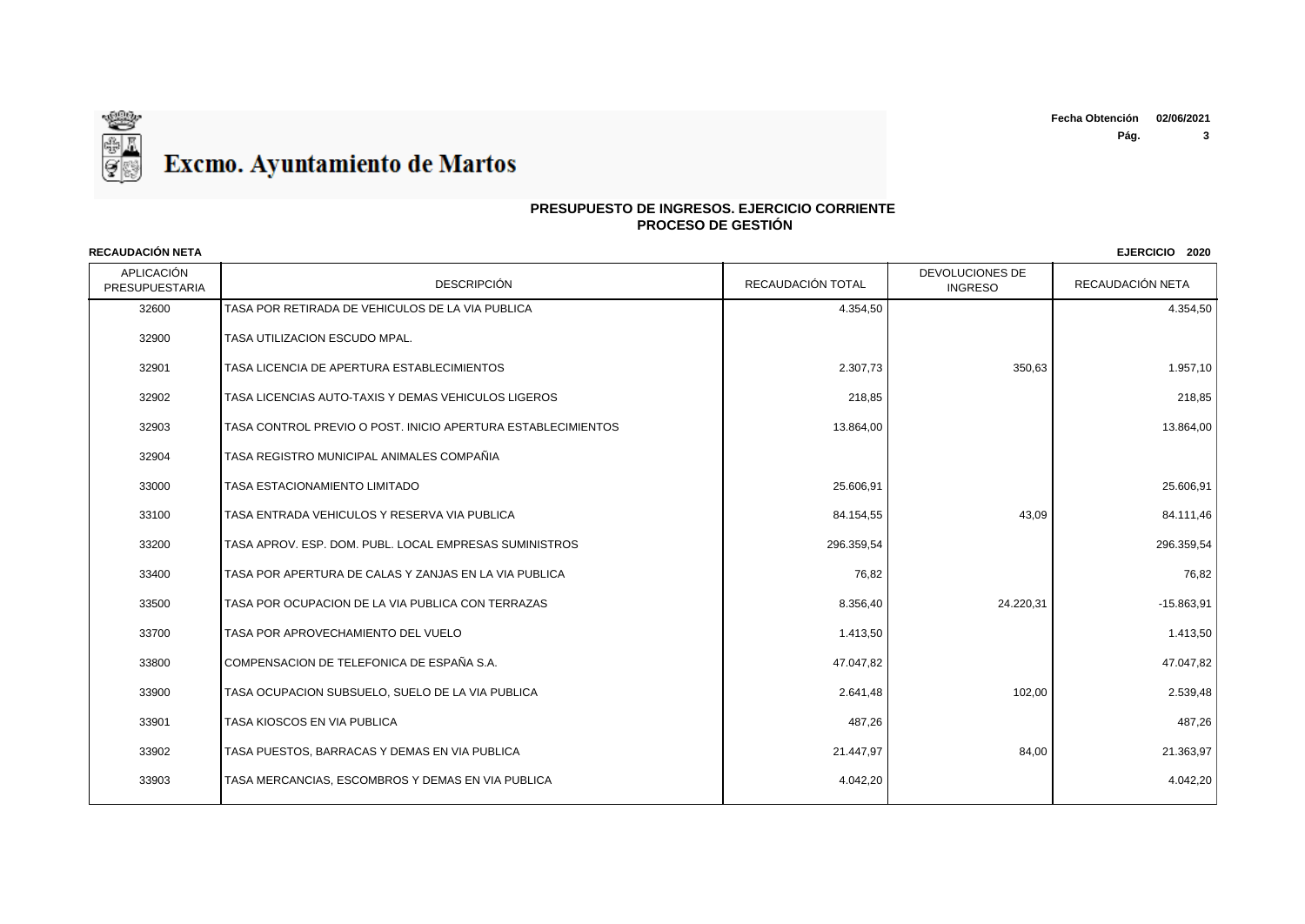**Pág. 4**



| <b>RECAUDACIÓN NETA</b><br>EJERCICIO 2020 |                                                             |                   |                                   |                  |
|-------------------------------------------|-------------------------------------------------------------|-------------------|-----------------------------------|------------------|
| <b>APLICACIÓN</b><br>PRESUPUESTARIA       | <b>DESCRIPCIÓN</b>                                          | RECAUDACIÓN TOTAL | DEVOLUCIONES DE<br><b>INGRESO</b> | RECAUDACIÓN NETA |
| 33904                                     | TASA SUMINISTRO ENERGIA ELECTRICA EN RECINTOS MUNICIPALES   | 63,95             |                                   | 63,95            |
| 34200                                     | PRECIO PUBLICO CURSO MUNICIPAL PATRIMONIO HISTORICO         | 500,00            |                                   | 500,00           |
| 34201                                     | PRECIO PUBLICO ESCUELA DE PINTURA                           | 1.895,00          | 1.837,50                          | 57,50            |
| 34202                                     | PRECIO PUBLICO ESCUELA DE TEATRO                            |                   |                                   |                  |
| 34203                                     | PRECIO PUBLICO ESCUELA DE DANZA                             | 2.160,00          | 1.042,50                          | 1.117,50         |
| 34204                                     | PRECIO PUBLICO CURSOS FORMACION Y PROMOCION MUSICA          | 4.290,00          |                                   | 4.290,00         |
| 34205                                     | PRECIO PUBLICO PROGRAMA DIVIERTETE Y CAMPUS JUVENIL         |                   |                                   |                  |
| 34206                                     | <b>PRECIO PUBLICO MULTIAVENTURA</b>                         |                   |                                   |                  |
| 34400                                     | PRECIO PUBL. PROGRAMACION CULTURAL TEATRO MUNICIPAL         | 9.278,97          |                                   | 9.278,97         |
| 34401                                     | PRECIO PUBLICO ESPECTACULOS PREFERIA Y FERIA SAN BARTOLOME  |                   |                                   |                  |
| 34402                                     | PRECIO PUBLICO ASISTENCIA CONCURSO CARNAVAL                 | 2.274,00          |                                   | 2.274,00         |
| 34403                                     | PRECIO PUBLICO PROYECCIONES CINE                            |                   |                                   |                  |
| 34900                                     | PRECIO PUBL. PRODUCTOS UNIDAD ESTANCIA DIURNA OCUPACIONAL   |                   |                                   |                  |
| 34901                                     | PRECIO PUBLICO SUMINISTRO AGUA NO POTABLE PARA TRATAMIENTOS | 1.903,62          |                                   | 1.903,62         |
| 34902                                     | PRECIO PUBLICO UTILIZACION TEATRO MUNICIPAL Y OTROS         | 2.205,65          | 249.99                            | 1.955,66         |
| 34903                                     | <b>PRECIO PUBLICO RUTAS SENDERISTAS</b>                     | 545,00            |                                   | 545,00           |
| 34904                                     | <b>OTROS PRECIOS PUBLICOS</b>                               | 2.840,00          |                                   | 2.840,00         |
|                                           |                                                             |                   |                                   |                  |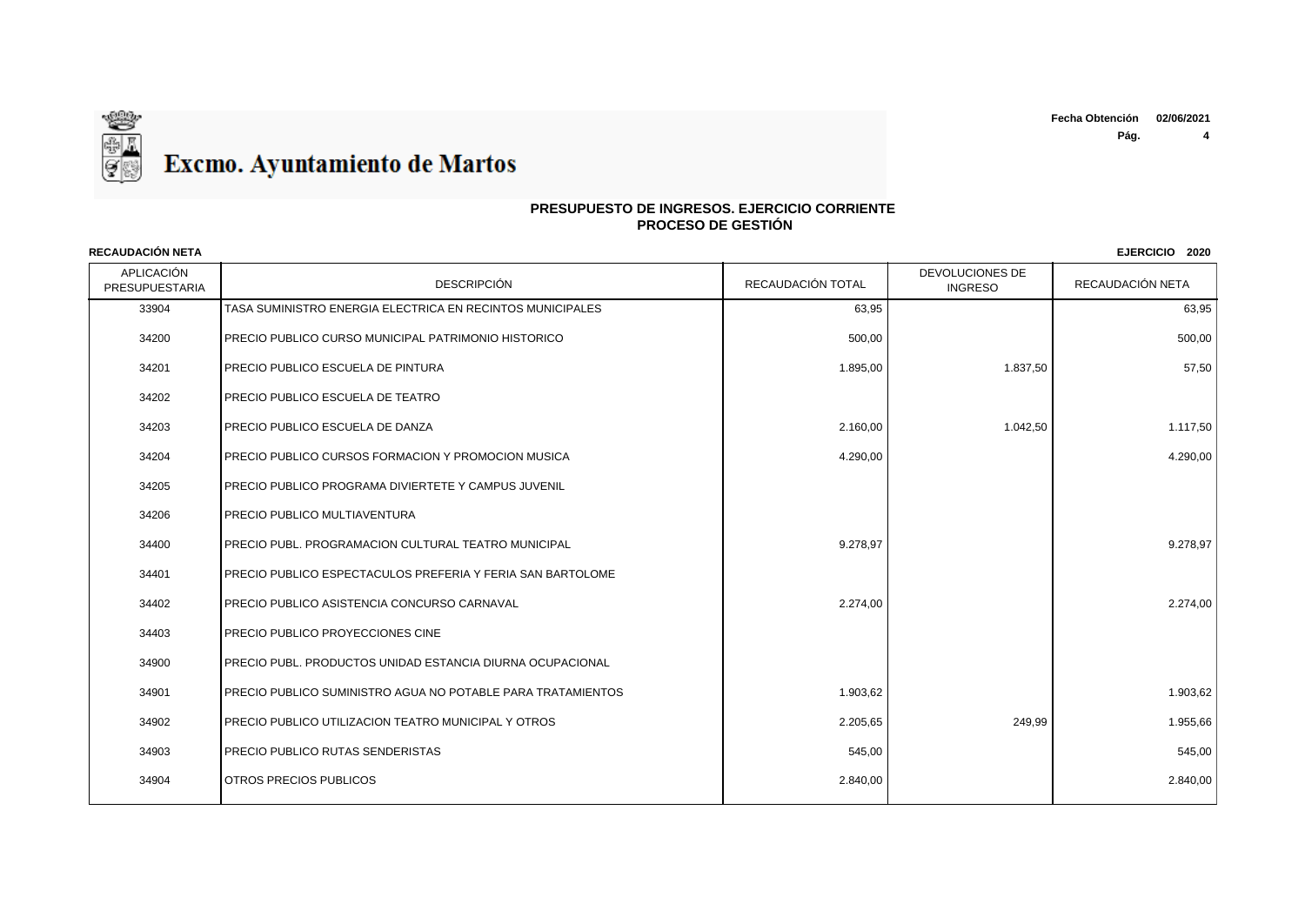

| <b>RECAUDACIÓN NETA</b>      |                                                        |                   |                                   | EJERCICIO 2020   |
|------------------------------|--------------------------------------------------------|-------------------|-----------------------------------|------------------|
| APLICACIÓN<br>PRESUPUESTARIA | <b>DESCRIPCIÓN</b>                                     | RECAUDACIÓN TOTAL | DEVOLUCIONES DE<br><b>INGRESO</b> | RECAUDACIÓN NETA |
| 35000                        | CONTRIBUCIONES ESPECIALES CAMINOS RURALES              |                   | 4.277,46                          | $-4.277,46$      |
| 35100                        | CONTRIB. ESPECIALES SERVICIO EXTINCION INCENDIOS       | 83.796,97         | 1.109,45                          | 82.687,52        |
| 38900                        | REINTEGRO DE PAGOS POR OPERACIONES CORRIENTES          | 25.877,30         | 6.045,63                          | 19.831,67        |
| 39100                        | MULTAS POR INFRACCIONES URBANISTICAS                   |                   |                                   |                  |
| 39110                        | MULTAS POR INFRACCIONES TRIBUTARIAS Y ANALOGAS         |                   |                                   |                  |
| 39120                        | <b>MULTAS POLICIA LOCAL</b>                            | 104.792,45        | 300,00                            | 104.492,45       |
| 39190                        | OTRAS MULTAS Y SANCIONES                               | 12.379,55         |                                   | 12.379,55        |
| 39200                        | RECARGO POR DECLARACION EXTEMPORANEA SIN REQUERIMIENTO | 2.067,83          |                                   | 2.067,83         |
| 39210                        | <b>RECARGO EJECUTIVO</b>                               | 44.760,98         | 618,74                            | 44.142,24        |
| 39211                        | <b>RECARGO DE APREMIO</b>                              | 37.581,19         | 68,73                             | 37.512,46        |
| 39300                        | <b>INTERESES DE DEMORA</b>                             | 22.563,83         | 7,91                              | 22.555,92        |
| 39610                        | CUOTA URB. AMPL. POLIGONO INDUSTRIAL                   |                   |                                   |                  |
| 39700                        | CANON POR APROVECHAMIENTOS URBANISTICOS                | 4.656,66          |                                   | 4.656,66         |
| 39710                        | OTROS INGRESOS POR APROVECHAMIENTOS URBANISTICOS       | 7.830,22          |                                   | 7.830,22         |
| 39900                        | ANUNCIOS A CARGO DE PARTICULARES                       | 917,50            |                                   | 917,50           |
| 39901                        | RECURSOS EVENTUALES (INDETERMINADOS)                   | 3.403,31          | 300,95                            | 3.102,36         |
| 39902                        | INDEMNIZACIONES POR DAÑOS EN BIENES PUBLICOS           | 9.775,58          |                                   | 9.775,58         |
|                              |                                                        |                   |                                   |                  |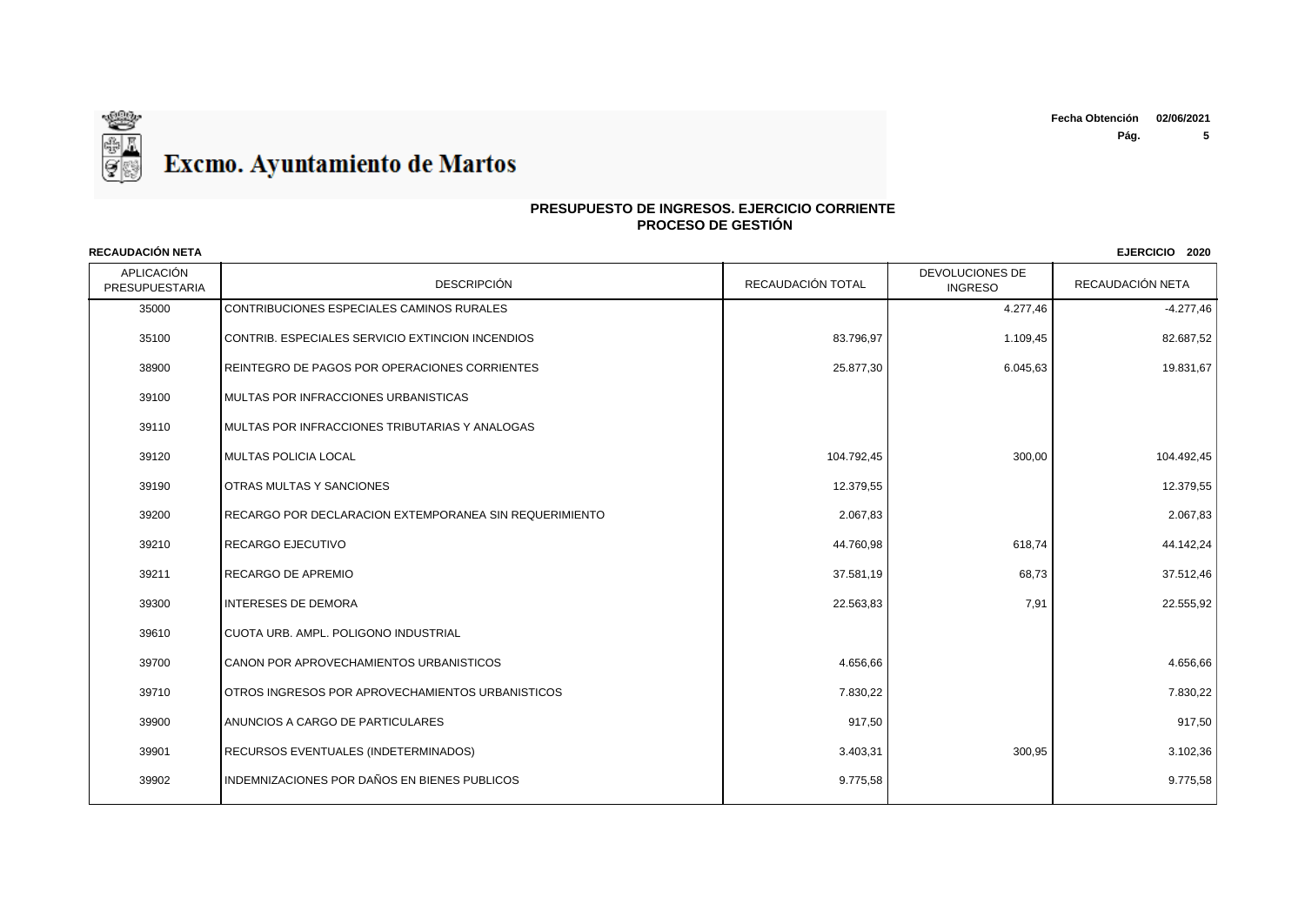

| <b>RECAUDACION NETA</b><br>EJERCICIO 2020 |                                                             |                   |                                          |                  |
|-------------------------------------------|-------------------------------------------------------------|-------------------|------------------------------------------|------------------|
| APLICACIÓN<br>PRESUPUESTARIA              | <b>DESCRIPCIÓN</b>                                          | RECAUDACIÓN TOTAL | <b>DEVOLUCIONES DE</b><br><b>INGRESO</b> | RECAUDACIÓN NETA |
| 39903                                     | EJECUCION SUBSIDIARIA DE OBRAS                              |                   |                                          |                  |
| 39904                                     | COSTAS PROCEDIMIENTOS JUDICIALES                            |                   |                                          |                  |
| 39905                                     | PREST. PUBL. PATR. NO TRIBUTARIAS Y OTROS CEMENTERIO MARTOS | 2.645,09          | 2.245,69                                 | 399,40           |
| 42000                                     | PARTICIPACION TRIBUTOS DEL ESTADO                           | 5.201.203,44      | 309.398,87                               | 4.891.804,57     |
| 42010                                     | FONDO COMPLEMENTARIO DE FINANCIACION                        |                   |                                          |                  |
| 42020                                     | COMPENSACION POR BENEFICIOS FISCALES                        |                   |                                          |                  |
| 42090                                     | OTRAS TRANSF. CORRIENTES DE LA ADMON. GRAL. ESTADO          | 2.486,90          |                                          | 2.486,90         |
| 42091                                     | SUBV. CORRIENTE ESTRATEGIAS DESARROLLO URBANO SOSTENIBLE    |                   |                                          |                  |
| 42092                                     | TRANS. ACCIONES ERRADICACION VIOLENCIA DE GENERO            | 7.331,76          |                                          | 7.331,76         |
| 42100                                     | TRANSF. CORRIENTES DEL SERVICIO PUBLICO DE EMPLEO ESTATAL   |                   |                                          |                  |
| 42190                                     | TRANSF. CORRIENTES DE OTROS ORGANISMOS AUTONOMOS Y AGENCIAS |                   |                                          |                  |
| 45000                                     | PARTICIPACION TRIBUTOS DE LA COMUNIDAD AUTONOMA             | 1.306.119,07      |                                          | 1.306.119,07     |
| 45001                                     | OTRAS TRANSFERENCIAS INCONDICIONADAS DE LA JUNTA A.         |                   |                                          |                  |
| 45002                                     | JUNTA A.: TRANSF. CONV. IGUALDAD, POLITICAS SOCIALES        | 332.335,92        |                                          | 332.335,92       |
| 45003                                     | JUNTA A.: TRANSF, CONVENIO PROMOCION AUTONOMIA PERSONAL     |                   |                                          |                  |
| 45080                                     | OTRAS TRANSF. CORRIENTES DE LA ADMON. GRAL. JUNTA A.        | 103.322,34        |                                          | 103.322,34       |
| 45081                                     | JUNTA A.: SUBV. IGUALDAD, POLITICAS SOCIALES                | 16.616,00         |                                          | 16.616,00        |
|                                           |                                                             |                   |                                          |                  |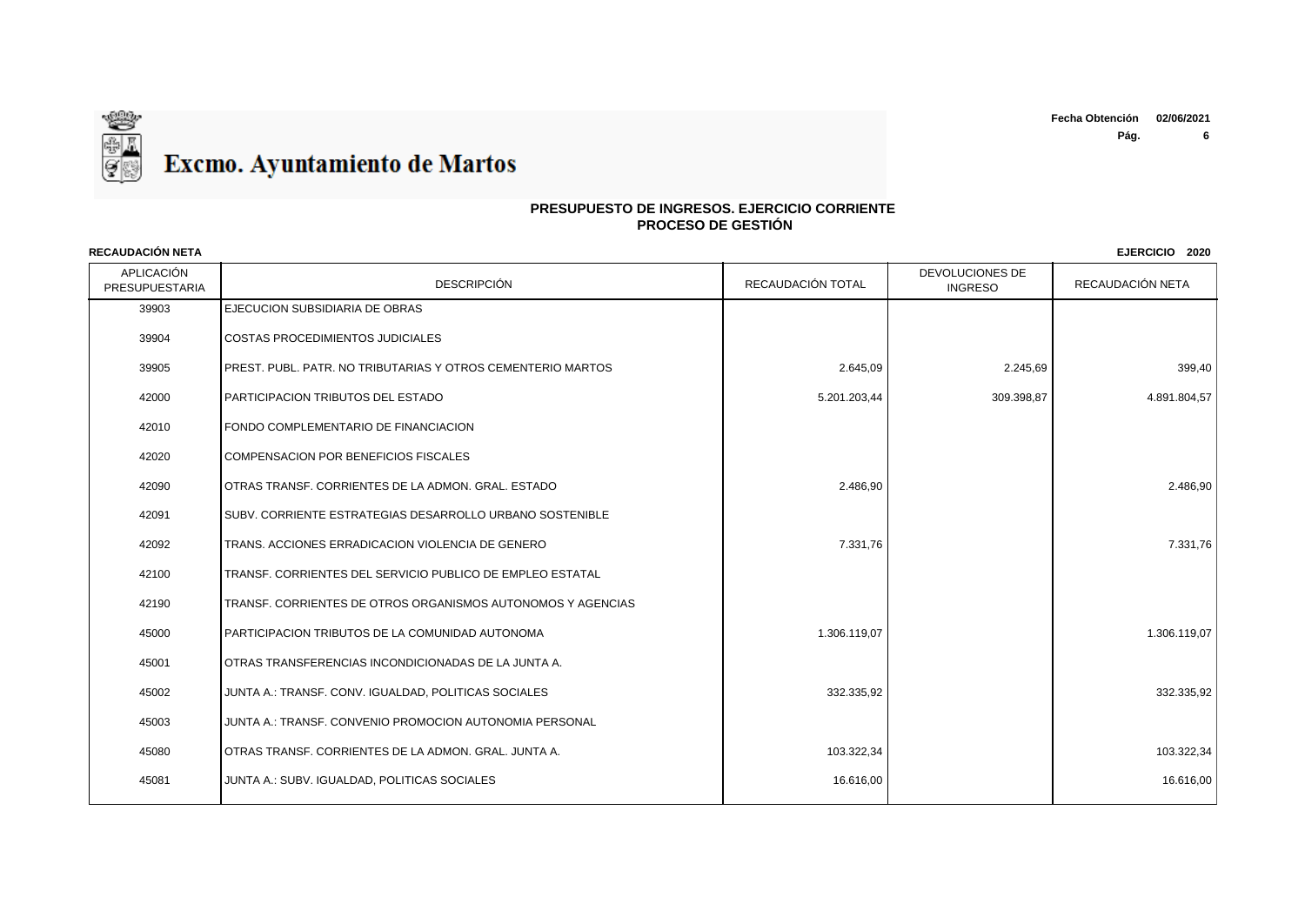

| <b>RECAUDACIÓN NETA</b><br>EJERCICIO 2020 |                                                              |                   |                                   |                  |
|-------------------------------------------|--------------------------------------------------------------|-------------------|-----------------------------------|------------------|
| APLICACIÓN<br>PRESUPUESTARIA              | <b>DESCRIPCIÓN</b>                                           | RECAUDACIÓN TOTAL | DEVOLUCIONES DE<br><b>INGRESO</b> | RECAUDACIÓN NETA |
| 45082                                     | JUNTA A.: SUBV, CENTRO INFORMACION MUJER                     | 15.131,45         |                                   | 15.131,45        |
| 45083                                     | JUNTA A.: CENTRO INFORMACION JUVENIL                         |                   |                                   |                  |
| 45084                                     | JUNTA A.: SUBV. EDUCACION PREMIOS EDUCACIUDAD                | 6.000,00          |                                   | 6.000,00         |
| 45085                                     | JUNTA A.: SUBV. REFORMA EDIFICIO TRABAJADORES TEMPOREROS     |                   |                                   |                  |
| 45086                                     | JUNTA A.: SUBV. COORD. Y ATENCION VICTIMAS VIOLENCIA GENERO  | 26.635,00         |                                   | 26.635,00        |
| 45100                                     | S.A.E.: APORTACIONES (E. TALLER, CASA OFICIOS)               |                   |                                   |                  |
| 45101                                     | S.A.E.: SUBV. TECNICO INSERCION PROGRAMAS EMPLEO 30 Y 45     |                   |                                   |                  |
| 45102                                     | S.A.E.: SUBVENCION PROGRAMA EMPLEO JOVEN                     | 193.760,00        |                                   | 193.760,00       |
| 45103                                     | S.A.E.: SUBVENCION PROGRAMA EMPLEO 30                        | 105.350,00        |                                   | 105.350,00       |
| 45104                                     | AGENCIA SERV. SOC. Y DEPEND.: TRANSF. CONV. RESIDENCIA ADULT | 283.932,11        |                                   | 283.932,11       |
| 45105                                     | AGENCIA SERV. SOC. Y DEPEND.: TRANSF. CONV. UTD TERAPIA OCUP | 248.896,83        |                                   | 248.896,83       |
| 45106                                     | AGENCIA SERV. SOC. Y DEPEND.:TRANSF.SERVICIO AYUDA DOMICILI  | 1.824.281,63      |                                   | 1.824.281,63     |
| 45107                                     | S.A.E.: SUBVENCION PROGRAMA EMPLEO 45                        | 267.880,00        |                                   | 267.880,00       |
| 45108                                     | S.A.E.: SUBV. UNIDADES ORIENTACION PROFESIONAL               |                   |                                   |                  |
| 45130                                     | AGENCIA PUBLICA AND. EDUC. Y FORM.: TRANS. CONV. ESCUELA INF | 209.078,10        |                                   | 209.078,10       |
| 46100                                     | DIPUTACION: SUBV. FINALISTAS CORRIENTES                      | 283.453,61        |                                   | 283.453,61       |
| 46101                                     | DIPUTACION: CONVENIOS CULTURALES                             | 13.500,00         |                                   | 13.500,00        |
|                                           |                                                              |                   |                                   |                  |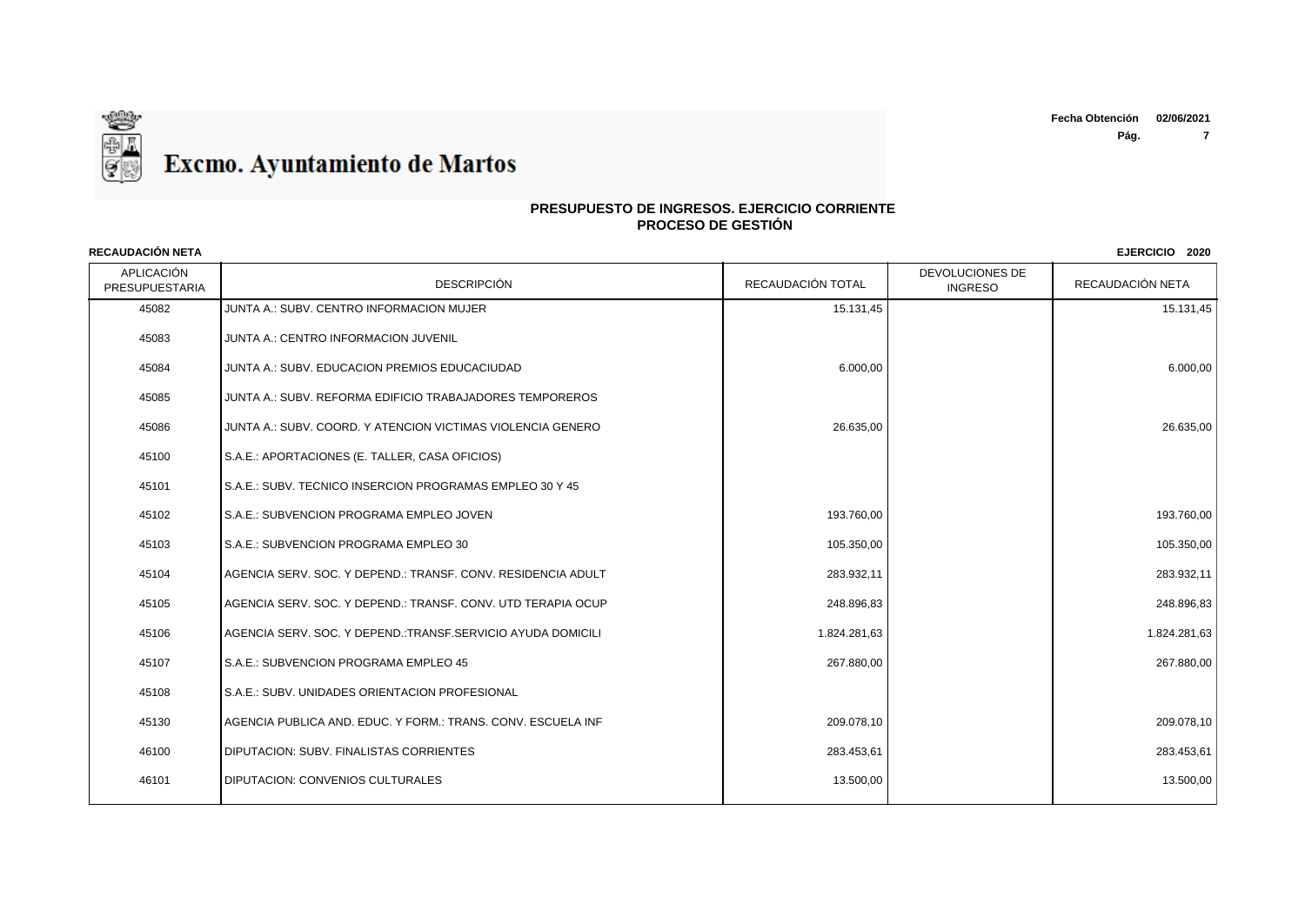

# **PRESUPUESTO DE INGRESOS. EJERCICIO CORRIENTE PROCESO DE GESTIÓN**

| <b>RECAUDACIÓN NETA</b><br>EJERCICIO 2020 |                                                             |                   |                                   |                  |
|-------------------------------------------|-------------------------------------------------------------|-------------------|-----------------------------------|------------------|
| APLICACIÓN<br><b>PRESUPUESTARIA</b>       | <b>DESCRIPCIÓN</b>                                          | RECAUDACIÓN TOTAL | DEVOLUCIONES DE<br><b>INGRESO</b> | RECAUDACIÓN NETA |
| 46102                                     | DIPUTACION: PLAN LOCAL DE ACTIVIDADES DEPORTIVAS            | 17.000,00         |                                   | 17.000,00        |
| 46103                                     | DIPUTACION: CONVENIO MTO. PARQUE BOMBERO                    | 432.306,01        |                                   | 432.306,01       |
| 46104                                     | DIPUTACION: PLAN PROVINCIAL COOPERACION SERVICIOS           | 207.290,82        |                                   | 207.290,82       |
| 46105                                     | DIPUTACION: CONVENIO CENTRO RURAL ACCESO INTERNET           | 13.672,48         |                                   | 13.672,48        |
| 46106                                     | DIPUTACION: SUBV. PROYECTO EL INVIERNO SERA VERDE EN MARTOS | 6.900,00          |                                   | 6.900,00         |
| 46600                                     | F.E.M.P.: TRANSFERENCIAS CORRIENTES                         |                   |                                   |                  |
| 46700                                     | <b>CONSORCIOS: TRANSFERENCIAS CORRIENTES</b>                |                   |                                   |                  |
| 47000                                     | APORTACIONES DE EMPRESAS PRIVADAS                           | 19.270,00         |                                   | 19.270,00        |
| 48000                                     | APORTACIONES DE PARTICULARES                                |                   |                                   |                  |
| 49000                                     | TRANSFERENCIAS CORRIENTES DEL FONDO SOCIAL EUROPEO          |                   |                                   |                  |
| 49100                                     | TRANSFERENCIAS CORRIENTES DEL FONDO DE DESARROLLO REGIONAL  |                   |                                   |                  |
| 49700                                     | OTRAS TRANSFERENCIAS CORRIENTES DE LA UNION EUROPEA         |                   |                                   |                  |
| 52000                                     | <b>INTERESES EN CAJAS Y BANCOS</b>                          | 43,70             |                                   | 43,70            |
| 53700                                     | DIVIDENDOS PARTICIP.EN EMPRESAS PRIVADAS                    |                   |                                   |                  |
| 54100                                     | ARRENDAMIENTO FINCAS URBANAS                                | 282,80            |                                   | 282,80           |
| 54200                                     | ARRENDAMIENTO FINCAS RUSTICAS                               | 1.651,97          |                                   | 1.651,97         |
| 54400                                     | <b>CENSO ENFITEUTICO VEIASA</b>                             | 404,28            |                                   | 404,28           |
|                                           |                                                             |                   |                                   |                  |

# ❤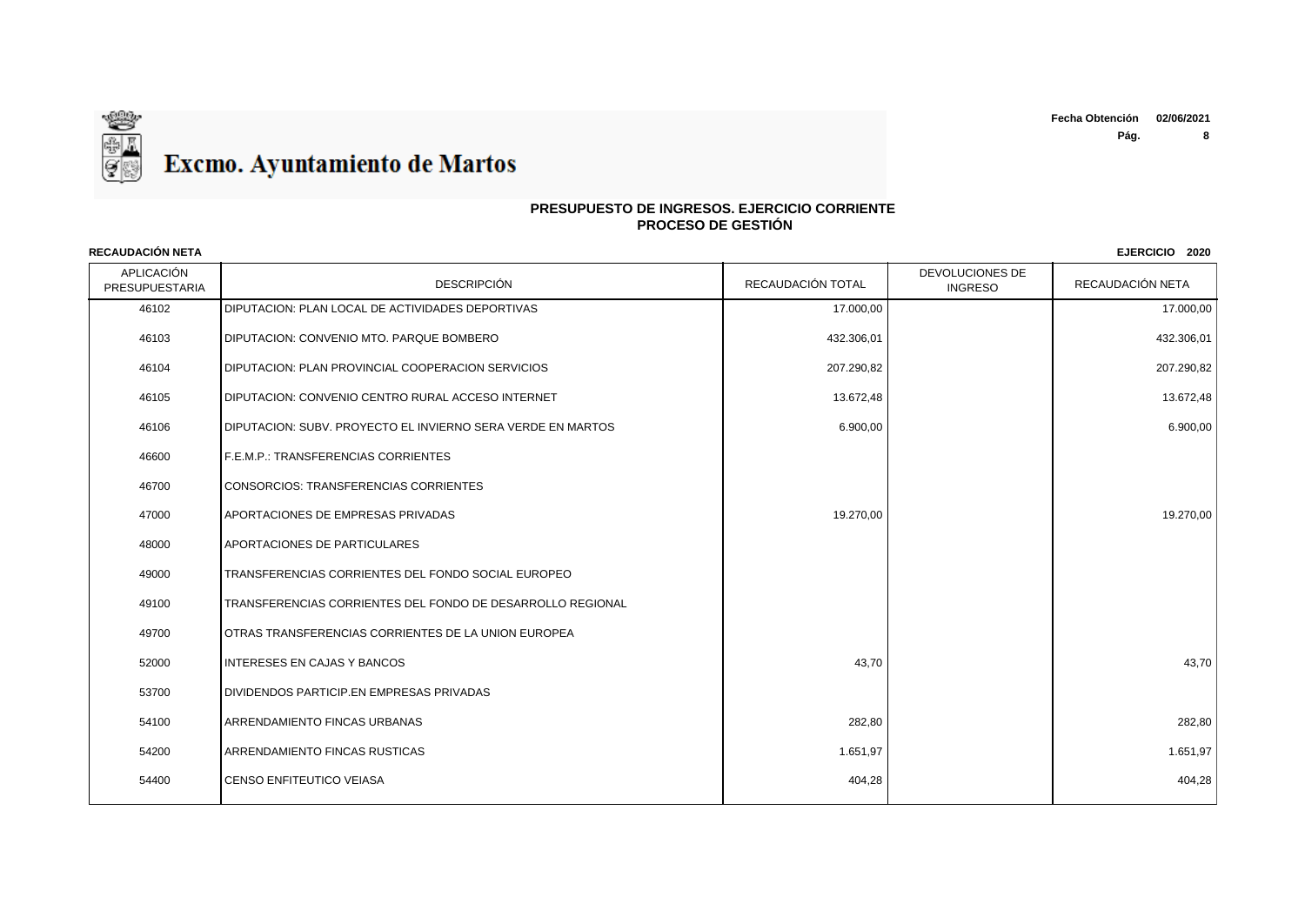

| <b>RECAUDACIÓN NETA</b><br>EJERCICIO 2020 |                                                               |                   |                                   |                  |
|-------------------------------------------|---------------------------------------------------------------|-------------------|-----------------------------------|------------------|
| APLICACIÓN<br>PRESUPUESTARIA              | <b>DESCRIPCIÓN</b>                                            | RECAUDACIÓN TOTAL | DEVOLUCIONES DE<br><b>INGRESO</b> | RECAUDACIÓN NETA |
| 54401                                     | <b>OTROS CENSOS</b>                                           |                   |                                   |                  |
| 54900                                     | OTRAS RENTAS DE BIENES INMUEBLES                              |                   |                                   |                  |
| 54901                                     | ARRENDAMIENTO MUPIS Y VALLAS PUBLICITARIAS EN VIAS PUBLICAS   |                   |                                   |                  |
| 55200                                     | CONCESION FRANJA TERRENO CALLE VILCHEZ POLIGONO INDUSTRIAL    | 2.520,69          |                                   | 2.520,69         |
| 55400                                     | PRODUCTO DE EXPLOTACIONES FORESTALES                          |                   |                                   |                  |
| 55900                                     | CONCESIONES EXPLOTACIONES BARES, RESTAURANTES, CAFES Y OTROS  | 12.995,00         |                                   | 12.995,00        |
| 55901                                     | OTRAS CONCESIONES Y APROVECHAMIENTOS                          | 1.008,00          |                                   | 1.008,00         |
| 59900                                     | OTROS INGRESOS PATRIMONIALES                                  |                   |                                   |                  |
| 60000                                     | <b>ENAJENACION SOLARES SIN EDIFICAR USO RESIDENCIAL</b>       |                   |                                   |                  |
| 60001                                     | <b>ENAJENACION SOLARES SIN EDIFICAR USO INDUSTRIAL</b>        |                   |                                   |                  |
| 60100                                     | <b>ENAJENACION FINCAS RUSTICAS</b>                            |                   |                                   |                  |
| 60200                                     | <b>ENAJENACION PARCELAS SOBRANTES VIA PUBL.</b>               |                   |                                   |                  |
| 60300                                     | <b>ENAJENACION SOLARES USO RESIDENCIAL INTEGRANTES P.M.S.</b> |                   |                                   |                  |
| 60301                                     | <b>ENAJENACION SOLARES USO INDUSTRIAL INTEGRANTES P.M.S.</b>  |                   |                                   |                  |
| 60302                                     | APROVECHAMIENTOS URBANISTICOS USO RESIDENCIAL                 |                   |                                   |                  |
| 60303                                     | APROVECHAMIENTOS URBANISTICOS USO INDUSTRIAL                  |                   |                                   |                  |
| 60900                                     | <b>IENAJENACION DE OTROS TERRENOS</b>                         |                   |                                   |                  |
|                                           |                                                               |                   |                                   |                  |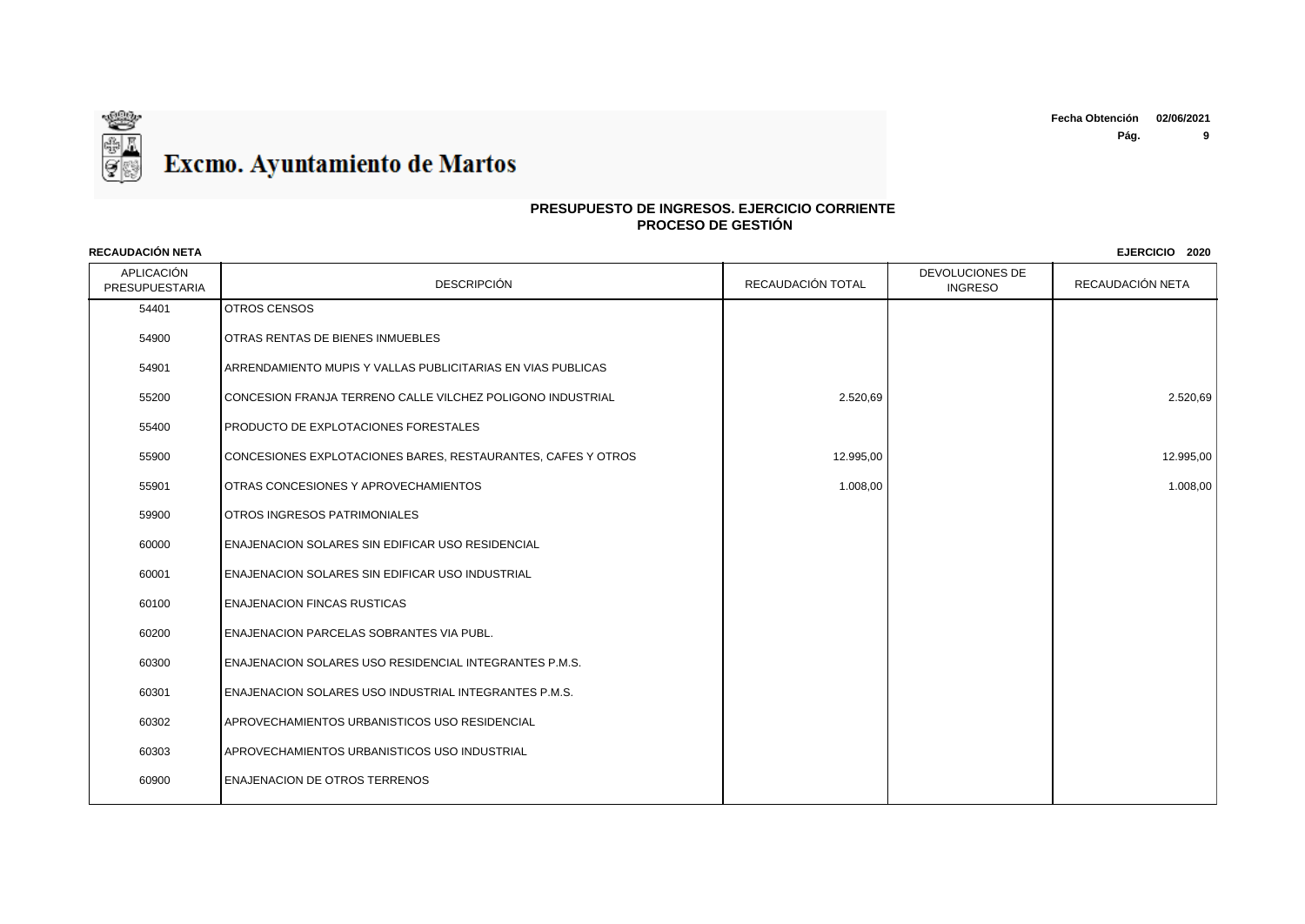

| <b>RECAUDACIÓN NETA</b><br>EJERCICIO 2020 |                                                             |                   |                                   |                  |
|-------------------------------------------|-------------------------------------------------------------|-------------------|-----------------------------------|------------------|
| APLICACIÓN<br>PRESUPUESTARIA              | <b>DESCRIPCIÓN</b>                                          | RECAUDACIÓN TOTAL | DEVOLUCIONES DE<br><b>INGRESO</b> | RECAUDACIÓN NETA |
| 61900                                     | <b>ENAJENACION VIVIENDAS Y LOCALES</b>                      | 4.000,00          |                                   | 4.000,00         |
| 68000                                     | REINTEGRO DE PAGOS POR OPERACIONES DE CAPITAL               |                   |                                   |                  |
| 72000                                     | TRANSF. DE CAPITAL DE LA ADMON. GRAL. DEL ESTADO            |                   |                                   |                  |
| 72090                                     | SUBVENCION CAPITAL ESTRATEGIAS DESARROLLO URBANO SOSTENIBLE |                   |                                   |                  |
| 72100                                     | SERVICIO PUBLICO DE EMPLEO ESTATAL: APORTACION P.F.E.A      | 375.214,13        |                                   | 375.214,13       |
| 75080                                     | JUNTA A.: TRANSFERENCIAS DE CAPITAL                         |                   |                                   |                  |
| 75081                                     | JUNTA A.: SUBV. ECONOMIA COMERCIO AMBULANTE                 | 31.483,97         |                                   | 31.483,97        |
| 75082                                     | JUNTA A.: SUBV. AGRICULTURA, PESCA Y DESARROLLO SOSTENIBLE  |                   |                                   |                  |
| 75100                                     | SERVICIO ANDALUZ DE EMPLEO: TRANSF. CAPITAL                 |                   |                                   |                  |
| 76100                                     | DIPUTACION: TRANSFERENCIAS DE CAPITAL                       | 7.400,00          |                                   | 7.400,00         |
| 76101                                     | DIPUTACION: TRANSFERENCIA MATERIALES OBRAS P.F.E.A          | 116.993,64        |                                   | 116.993,64       |
| 76102                                     | DIPUTACION: PLAN PROV. COOPERAC. MPAL.                      |                   |                                   |                  |
| 76103                                     | <b>DIPUTACION: EQUIPAMIENTO PARQUE BOMBEROS</b>             | 47.897,69         |                                   | 47.897,69        |
| 76600                                     | OTRAS ENTIDADES LOCALES: SUBV. FINALISTAS                   |                   |                                   |                  |
| 76700                                     | AYUDAS DE CAPITAL DE ADSUR                                  |                   |                                   |                  |
| 76701                                     | CONSORCIOS: TRANSFERENCIAS DE CAPITAL                       |                   |                                   |                  |
| 77000                                     | APORTACION CONVENIOS URBANISTICOS (EMPRESAS)                |                   |                                   |                  |
|                                           |                                                             |                   |                                   |                  |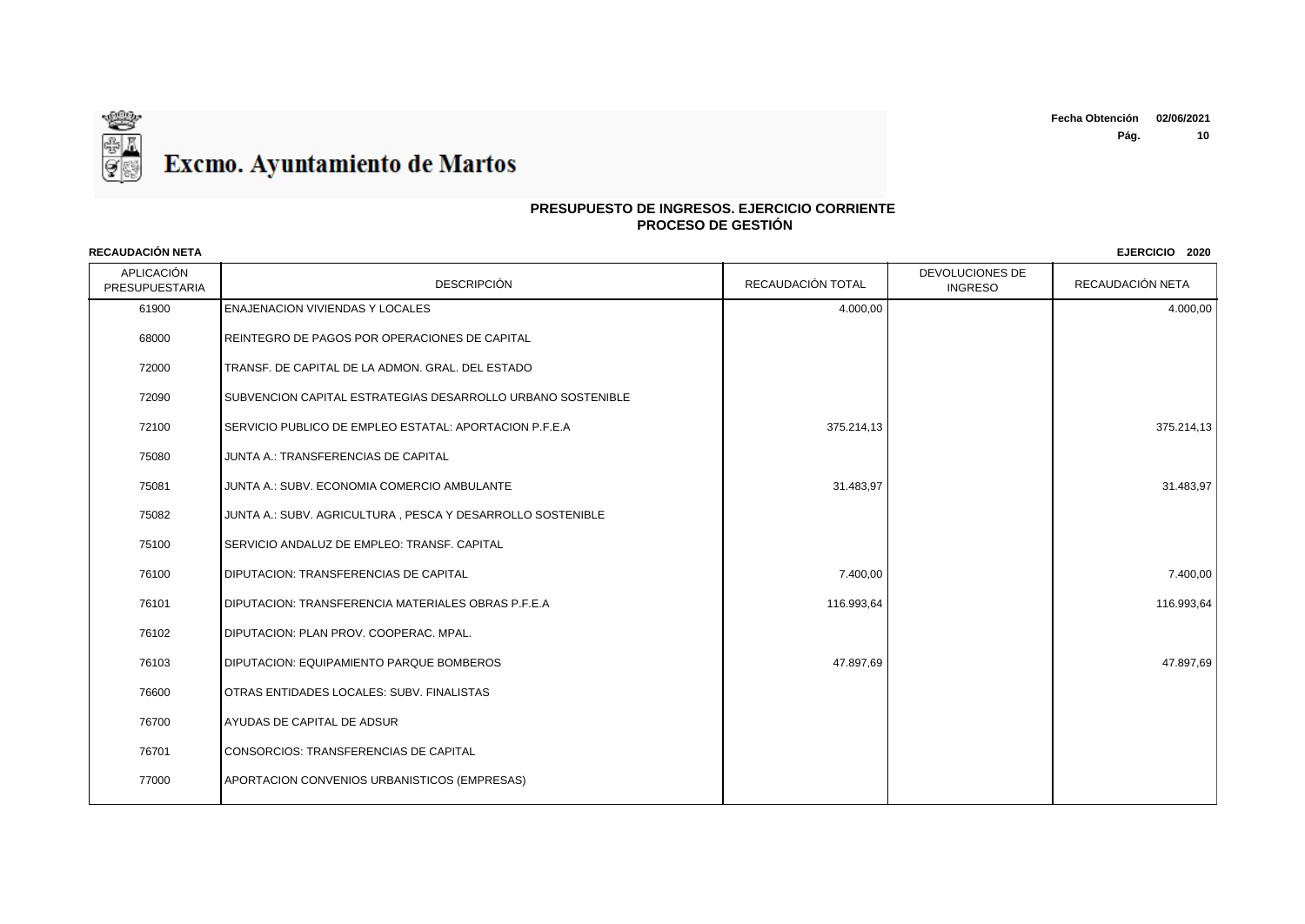

| RECAUDACIÓN NETA             |                                                            |                   |                                   | EJERCICIO 2020   |
|------------------------------|------------------------------------------------------------|-------------------|-----------------------------------|------------------|
| APLICACIÓN<br>PRESUPUESTARIA | <b>DESCRIPCIÓN</b>                                         | RECAUDACIÓN TOTAL | DEVOLUCIONES DE<br><b>INGRESO</b> | RECAUDACIÓN NETA |
| 77001                        | AYUDAS DE CAPITAL DE EMPRESAS PRIVADAS                     |                   |                                   |                  |
| 77002                        | APORTACION COOPEMART ARREGLO CALLE LA VIA                  |                   |                                   |                  |
| 78000                        | APORTACION CONVENIOS URBANISTICOS (PARTICULARES)           |                   |                                   |                  |
| 79000                        | TRANSFERENCIAS DE CAPITAL DEL FONDO SOCIAL EUROPEO         |                   |                                   |                  |
| 79100                        | TRANSFERENCIAS DE CAPITAL DEL FONDO DE DESARROLLO REGIONAL |                   |                                   |                  |
| 79700                        | OTRAS TRANSFERENCIAS DE CAPITAL DE LA UNION EUROPEA        |                   |                                   |                  |
| 83000                        | REINTEGROS PRESTAMOS A CORTO PLAZO AL PERSONAL             |                   |                                   |                  |
| 83100                        | REINTEGROS PRESTAMOS A LARGO PLAZO AL PERSONAL             | 46.979,10         |                                   | 46.979,10        |
| 84000                        | DEVOLUCION DE DEPOSITOS A CORTO PLAZO                      |                   |                                   |                  |
| 84001                        | DEVOLUCION DE DEPOSITOS A LARGO PLAZO                      |                   |                                   |                  |
| 84100                        | DEVOLUCION DE FIANZAS A CORTO PLAZO                        |                   |                                   |                  |
| 84101                        | I DEVOLUCION DE FIANZAS A LARGO PLAZO                      |                   |                                   |                  |
| 86000                        | <b>ENAJENACION ACCIONES/PARTICIP. EMPRESAS</b>             |                   |                                   |                  |
| 87000                        | REMANENTE DE TESORERIA PARA GASTOS GENERALES               |                   |                                   |                  |
| 87010                        | REMANENTE DE TESORERIA PARA GASTOS FINANCIACION AFECTADA   |                   |                                   |                  |
| 91000                        | PRESTAMOS RECIBIDOS A CORTO PLAZO DE ENTES SECTOR PUBLICO  |                   |                                   |                  |
| 91100                        | PRESTAMOS RECIBIDOS A LARGO PLAZO DE ENTES SECTOR PUBLICO  |                   |                                   |                  |
|                              |                                                            |                   |                                   |                  |